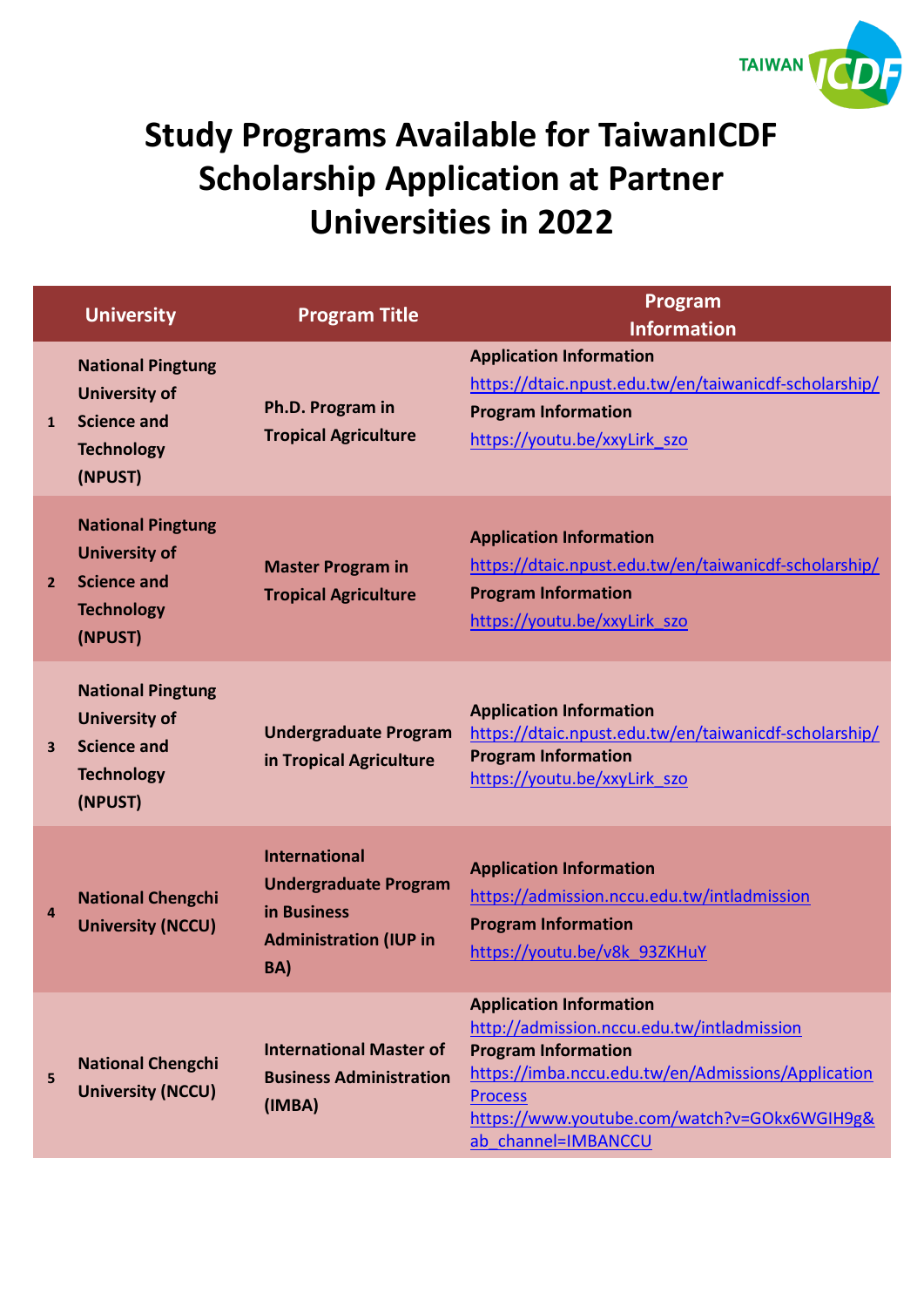

|           | <b>University</b>                                            | <b>Program Title</b>                                                                                                                       | Program<br><b>Information</b>                                                                                                                                                                                                      |
|-----------|--------------------------------------------------------------|--------------------------------------------------------------------------------------------------------------------------------------------|------------------------------------------------------------------------------------------------------------------------------------------------------------------------------------------------------------------------------------|
| 6         | <b>National Chengchi</b><br><b>University (NCCU)</b>         | <b>International Master's</b><br><b>Program</b> in<br><b>International Studies in</b><br><b>College of International</b><br><b>Affairs</b> | <b>Application Information</b><br>https://nccuadmission.nccu.edu.tw/<br><b>Program Information</b><br>https://youtu.be/TqEnfJXSJMw                                                                                                 |
| 7         | <b>National Tsing</b><br><b>Hua University</b><br>(NTHU)     | <b>International Master of</b><br><b>Business Administration</b><br>in Technology<br><b>Management</b>                                     | <b>Application Information</b><br>https://nthuoga-<br>admission.vm.nthu.edu.tw/student/index/portal<br><b>Program Information</b><br>https://imba.nthu.edu.tw/<br>https://www.youtube.com/watch?v=NLW3ohXoJ6A                      |
| 8         | <b>National Tsing</b><br><b>Hua University</b><br>(NTHU)     | <b>International Master</b><br><b>Program in Information</b><br><b>Systems and</b><br><b>Applications</b>                                  | <b>Application Information</b><br>https://nthuoga-<br>admission.vm.nthu.edu.tw/student/index/portal<br><b>Program Information</b><br>https://isa.site.nthu.edu.tw/index.php?Lang=en<br>https://www.youtube.com/watch?v=6Mkwei7 KVU |
| 9         | <b>National Taiwan</b><br><b>Normal University</b><br>(NTNU) | <b>Graduate Institute of</b><br><b>International Human</b><br><b>Resource Development</b><br>(IHRD)                                        | <b>Application Information</b><br>https://www.ihrd.ntnu.edu.tw/index.php/en/admissio<br>ns/<br><b>Program Information</b><br>https://www.youtube.com/watch?v=Qry8wrOt7k0                                                           |
| <b>10</b> | <b>National Yang-</b><br><b>Ming University</b><br>(NYMU)    | Ph. D. Program in<br><b>International Health</b>                                                                                           | <b>Application Information</b><br>https://oia-<br>sys.nctu.edu.tw/admission/student/index/index/appl<br>yParam/vmit5<br><b>Program Information</b><br>https://www.youtube.com/watch?v=HE9ht22UgrQ                                  |
| 11        | <b>National Yang-</b><br><b>Ming University</b><br>(NYMU)    | <b>Master's Program in</b><br><b>International Health</b>                                                                                  | <b>Application Information</b><br>https://oia-<br>sys.nctu.edu.tw/admission/student/index/index/appl<br>yParam/vmit5<br><b>Program Information</b><br>https://www.youtube.com/watch?v=HE9ht22UgrQ                                  |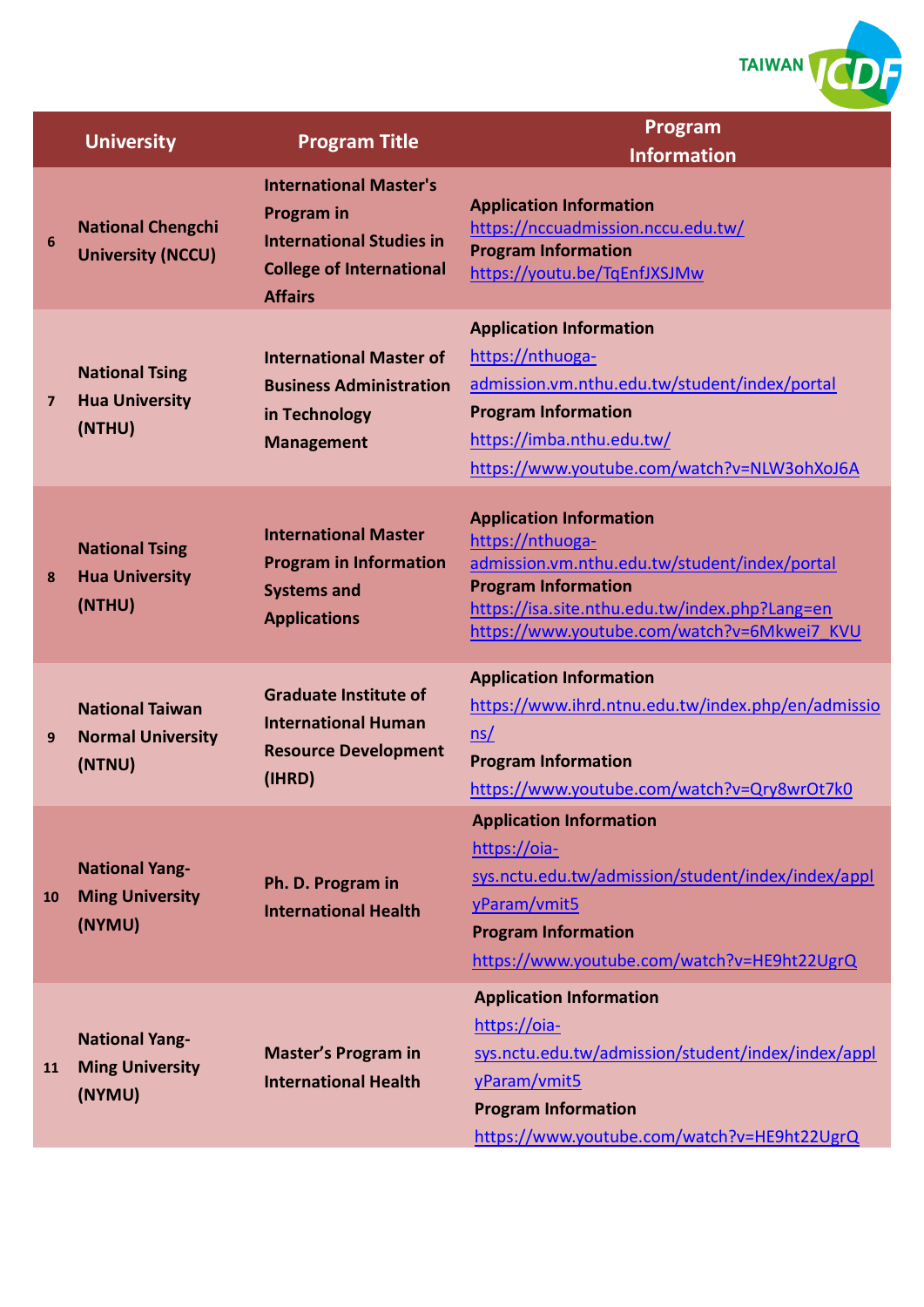

|           | <b>University</b>                                           | <b>Program Title</b>                                                                                                | Program<br><b>Information</b>                                                                                                                                                  |
|-----------|-------------------------------------------------------------|---------------------------------------------------------------------------------------------------------------------|--------------------------------------------------------------------------------------------------------------------------------------------------------------------------------|
| 12        | <b>National Taiwan</b><br><b>Ocean University</b><br>(NTOU) | <b>International Master</b><br><b>Program in Aquaculture</b><br><b>Technology and</b><br><b>Management</b>          | <b>Application Information</b><br>https://oia.ntou.edu.tw/p/412-1022-<br>7231.php?Lang=en<br><b>Program Information</b><br>https://youtu.be/Y8DJuMMmviM                        |
| 13        | <b>National Central</b><br><b>University</b><br>(NCU)       | <b>Master of Science</b><br><b>Program in Remote</b><br><b>Sensing Science And</b><br><b>Technology</b>             | <b>Application Information</b><br>http://oia.ncu.edu.tw/index.php/tw/<br><b>Program Information</b><br>https://youtu.be/qi DRuhp3Xc                                            |
| 14        | <b>Kun Shan</b><br><b>University (KSU)</b>                  | <b>International Bachelor</b><br><b>Program in Mechanical</b><br><b>Engineering</b>                                 | <b>Application Information</b><br>https://bir.ksu.edu.tw/io/public/application/register/i<br>ndex<br><b>Program Information</b><br>https://www.youtube.com/watch?v=BfCK1shUpO8 |
| 15        | <b>Kun Shan</b><br><b>University (KSU)</b>                  | <b>International Master</b><br>Program on<br><b>Mechatronics</b><br><b>Automation Engineering</b><br>and Management | <b>Application Information</b><br>https://bir.ksu.edu.tw/io/public/application/register/i<br>ndex<br><b>Program Information</b><br>https://www.youtube.com/watch?v=BfCK1shUpO8 |
| <b>16</b> | <b>Kun Shan</b><br><b>University (KSU)</b>                  | <b>International Two-year</b><br><b>Senior Technology</b><br><b>Program on Mechanical</b><br>and Energy             | <b>Application Information</b><br>https://bir.ksu.edu.tw/io/public/application/register/i<br>ndex<br><b>Program Information</b><br>https://www.youtube.com/watch?v=BfCK1shUpO8 |
| 17        | <b>National Sun Yat-</b><br>sen University<br>(NSYSU)       | <b>International Master's</b><br><b>Program in Electric</b><br><b>Power Engineering</b><br>(IMEPE)                  | <b>Application Information</b><br>https://admission.nsysu.edu.tw/eoiaform/passportMe<br>mber/login<br><b>Program Information</b><br>https://youtu.be/ugM MIuSZNA               |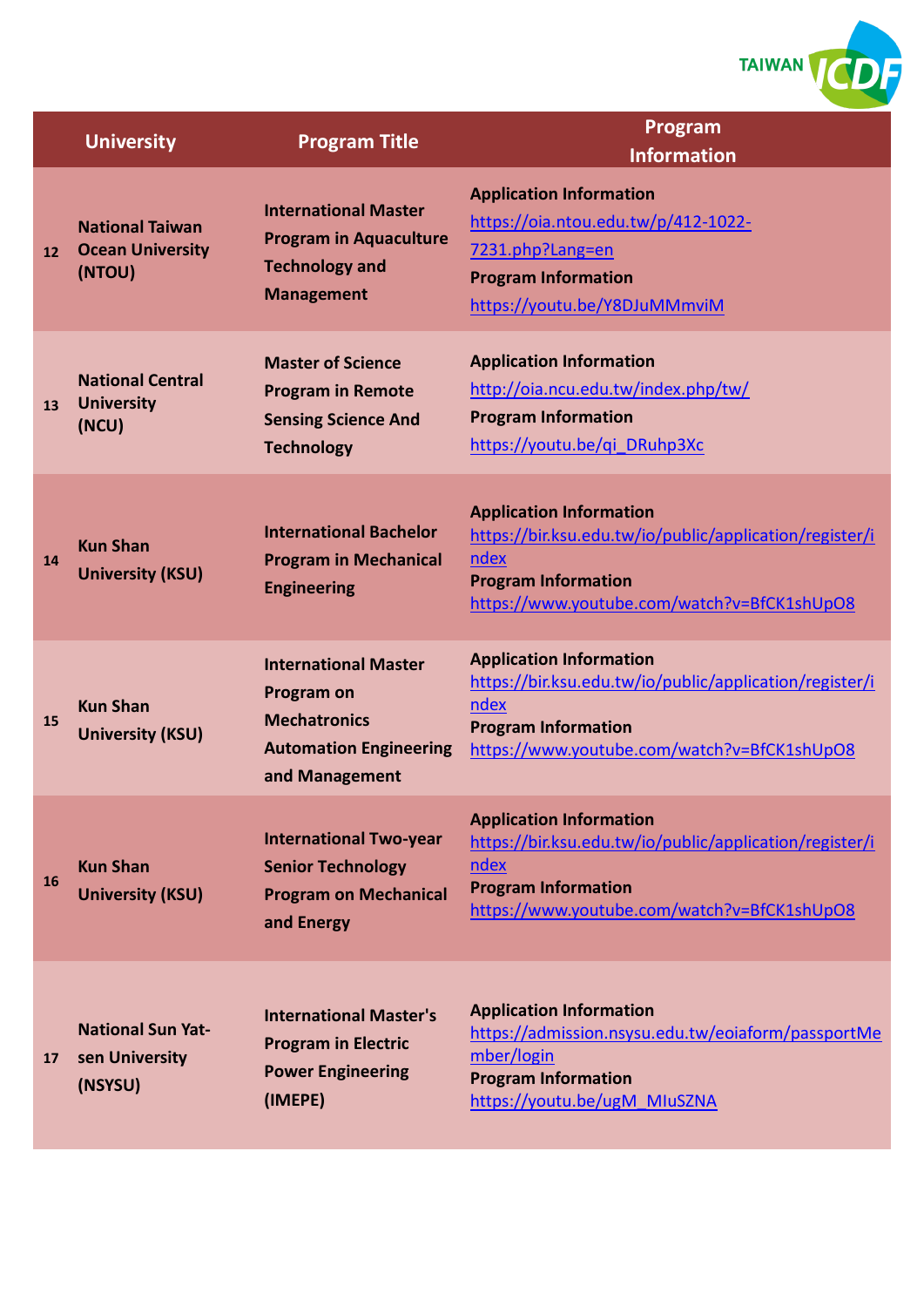

|    | <b>University</b>                                         | <b>Program Title</b>                                                                                                                          | Program<br><b>Information</b>                                                                                                                                                                                        |
|----|-----------------------------------------------------------|-----------------------------------------------------------------------------------------------------------------------------------------------|----------------------------------------------------------------------------------------------------------------------------------------------------------------------------------------------------------------------|
| 18 | <b>Yuan Ze</b><br><b>University (YZU)</b>                 | <b>International Master's</b><br><b>Program in Industrial</b><br><b>Engineering and</b><br><b>Management</b>                                  | <b>Application Information</b><br>http://www.gao.yzu.edu.tw/en/modules/news/article.<br>php?storyid=15<br><b>Program Information</b><br>http://www.iem.yzu.edu.tw/english/index.aspx<br>https://youtu.be/LqUdyuHs3dQ |
| 19 | <b>National Taiwan</b><br><b>University (NTU)</b>         | <b>International Master's</b><br><b>Program in Agricultural</b><br><b>Economics</b>                                                           | <b>Application Information</b><br>https://admissions.ntu.edu.tw/apply/international-<br>applications/<br><b>Program Information</b><br>https://youtu.be/OP5kSDNkZqk                                                  |
| 20 | <b>National Cheng</b><br><b>Kung University</b><br>(NCKU) | <b>International Master</b><br><b>Program in Civil</b><br><b>Engineering and</b><br><b>Management (ICEM)</b>                                  | <b>Application Information</b><br>http://admissions.oia.ncku.edu.tw/<br><b>Program Information</b><br>https://reurl.cc/l5jA26<br>https://youtu.be/ONoOualFVYQ<br>https://youtu.be/sT-Vspu94xc                        |
| 21 | <b>National Cheng</b><br><b>Kung University</b><br>(NCKU) | <b>International Master</b><br><b>Program on Natural</b><br><b>Hazards Mitigation and</b><br><b>Management ation and</b><br><b>Management</b> | <b>Application Information</b><br>https://admissions.oia.ncku.edu.tw/<br><b>Program Information</b><br>https://youtu.be/vxFCNuG5BJg                                                                                  |
| 22 | <b>Ming Chuan</b><br><b>University (MCU)</b>              | <b>MBA Program of</b><br><b>International Business</b><br>and Trade                                                                           | <b>Application Information</b><br>https://apply.mcu.edu.tw/<br><b>Program Information</b><br>https://youtu.be/HscNGFMkya4                                                                                            |
| 23 | <b>Ming Chuan</b><br><b>University (MCU)</b>              | <b>Undergraduate Program</b><br>in International<br><b>Business and Trade</b>                                                                 | <b>Application Information</b><br>http://apply.mcu.edu.tw/<br><b>Program Information</b><br>https://youtu.be/S1HLGjK TRk                                                                                             |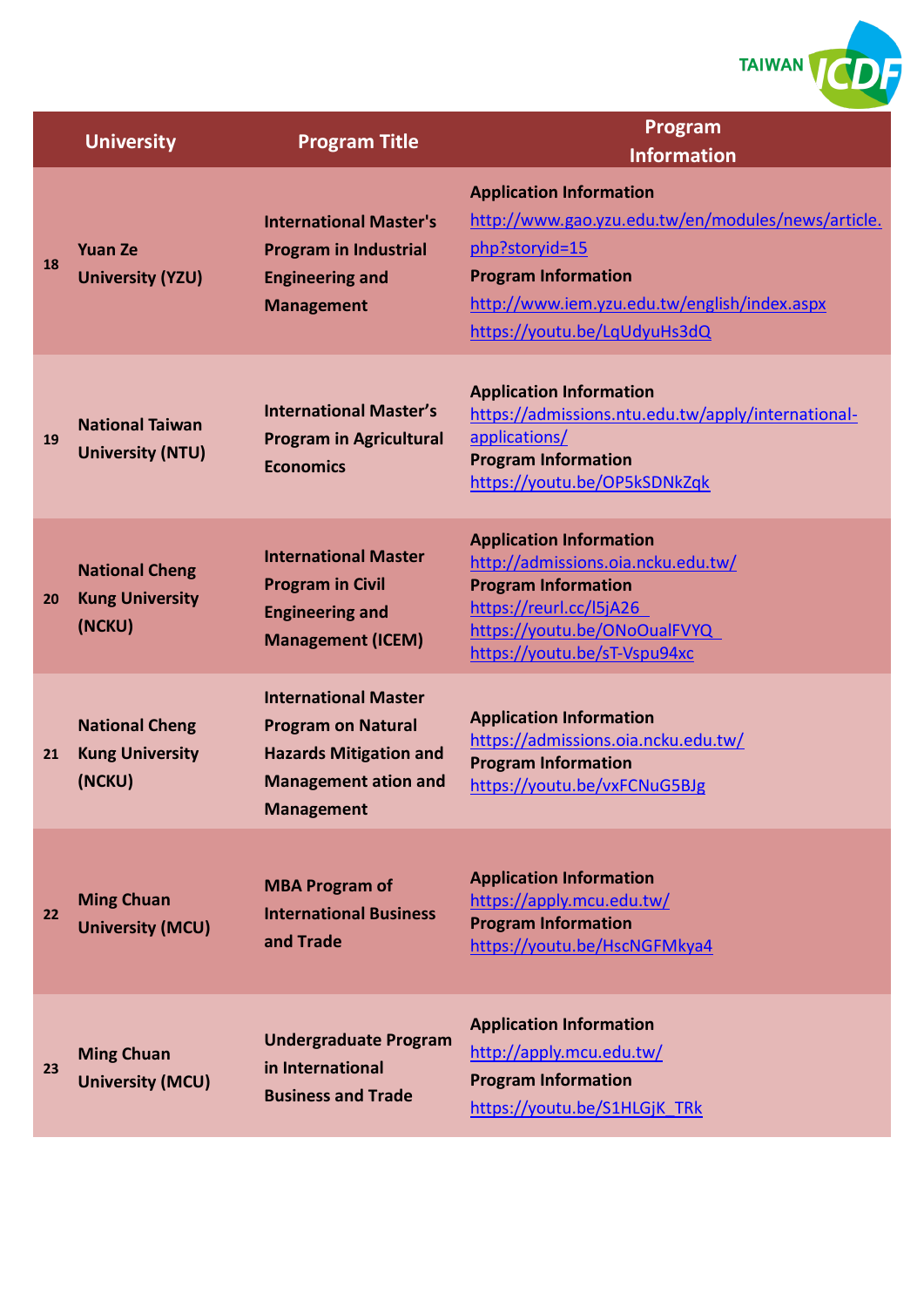

|    | <b>University</b>                                                 | <b>Program Title</b>                                                                                               | Program<br><b>Information</b>                                                                                                                                                                                                                        |
|----|-------------------------------------------------------------------|--------------------------------------------------------------------------------------------------------------------|------------------------------------------------------------------------------------------------------------------------------------------------------------------------------------------------------------------------------------------------------|
| 24 | <b>Ming Chuan</b><br><b>University (MCU)</b>                      | <b>Undergraduate Program</b><br>in Journalism and Mass<br><b>Communication</b>                                     | <b>Application Information</b><br>https://apply.mcu.edu.tw/<br><b>Program Information</b><br>https://www.youtube.com/watch?v=E173j1LZFNU                                                                                                             |
| 25 | <b>Taipei Medical</b><br><b>University (TMU)</b>                  | <b>International Master's</b><br><b>Program in Health Care</b><br><b>Administration</b>                            | <b>Application Information</b><br>http://ogeadmission.tmu.edu.tw/foreign<br><b>Program Information</b><br>https://youtu.be/YRzQof8-wgg                                                                                                               |
| 26 | <b>Taipei Medical</b><br><b>University (TMU)</b>                  | <b>Ph.D. Program in Global</b><br><b>Health and Health</b><br><b>Security</b>                                      | <b>Application Information</b><br>http://ogeadmission.tmu.edu.tw/foreign<br><b>Program Information</b><br>https://youtu.be/o6-SeNIyeeo                                                                                                               |
| 27 | <b>Taipei National</b><br>University of the<br><b>Arts (TNUA)</b> | <b>International Master of</b><br>the Arts Program in<br><b>Cultural and Creative</b><br><b>Industries (IMCCI)</b> | <b>Application Information</b><br>https://w3.oia.tnua.edu.tw/main-2/international-<br>students-admission/<br><b>Program Information</b><br>https://youtu.be/Nd4j-tWGGzQ                                                                              |
| 28 | <b>National Chung</b><br><b>Hsing University</b><br>(NCHU)        | <b>International Master</b><br><b>Program of Agriculture</b><br>(IMPA)                                             | <b>Application Information</b><br>https://oia.nchu.edu.tw/index.php/3-apply-to-nchu-<br>en/3-1-degree-programs-en/3-1-2-international-<br>students-en/3-1-2-2-application-procedure-en<br><b>Program Information</b><br>https://youtu.be/SP1tGjQlYkM |
| 29 | <b>National Chung</b><br><b>Hsing University</b><br>(NCHU)        | <b>International Bachelor</b><br><b>Program of Agribusiness</b><br>(IBPA)                                          | <b>Application Information</b><br>https://oia.nchu.edu.tw/index.php/3-apply-to-nchu-<br>en/3-1-degree-programs-en/3-1-2-international-<br>students-en/3-1-2-2-application-procedure-en<br><b>Program Information</b><br>https://youtu.be/SP1tGjQlYkM |